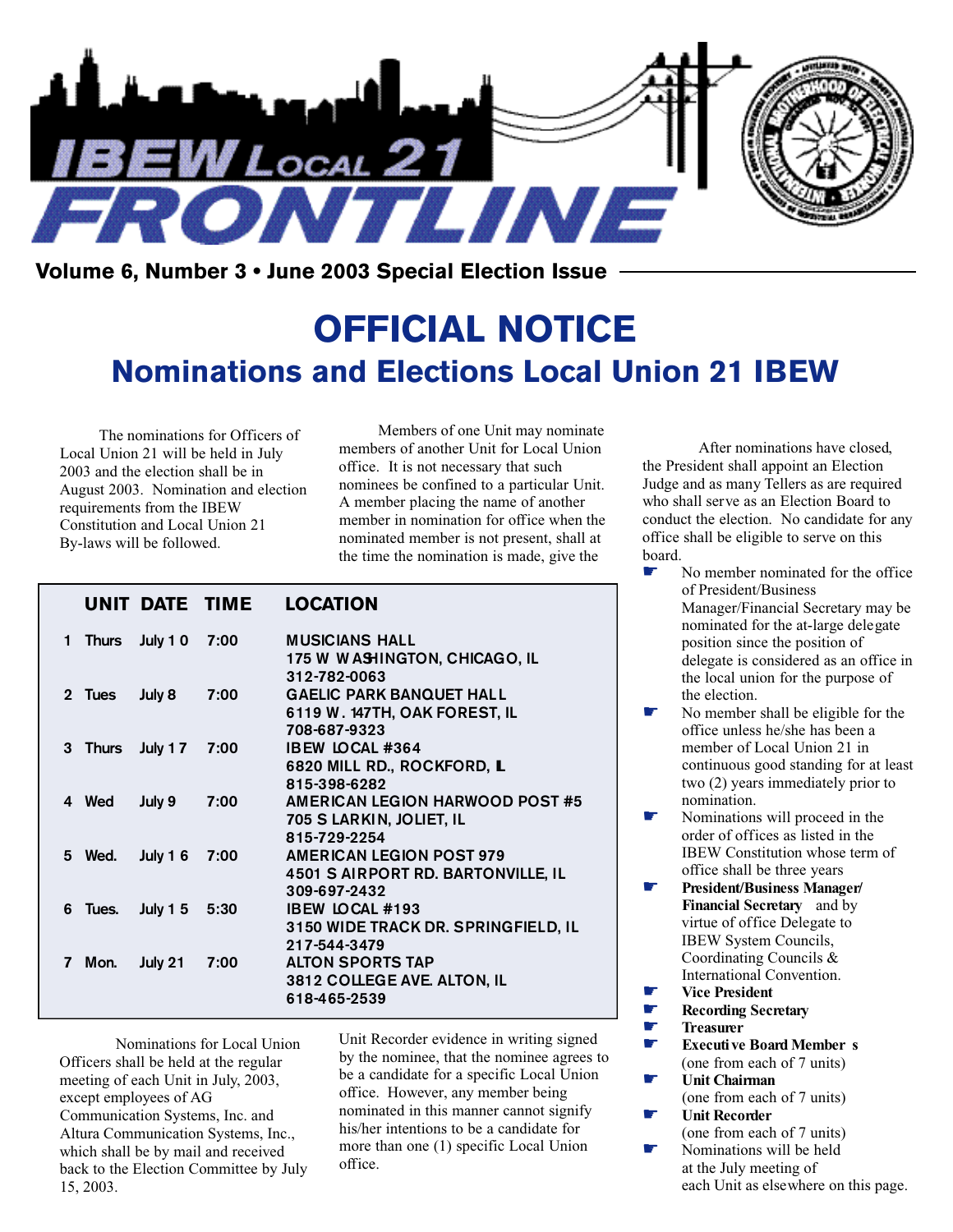- ☛ The Local Union Officers' Election will be conducted by mail ballot. Ballots will be mailed out on August 5, 2003 and counted on August 26, 2003 at 9:00 a.m. at the Glen Ellyn, Illinois Holiday Inn. Ballots received at the designated depository after 8:00 a.m. on August 26, 2003 will not be counted. Instructions on the use of the mail ballot will be enclosed with the ballot. Ballots will be mailed for a run-off election, if necessary, on September 10 and counted on September 26, 2003 at the Glen Ellyn Holiday Inn.
- All ballots will be mailed to the member's last known address. Please be sure to contact the Local Union office (630) 960-4466 if you are not sure that your correct address is on file.
- Write in votes shall not be permitted. The election shall be decided for the candidate receiving the most votes for a specific office. Officers and Executive Board members will be installed in office at the first regular Local Union Executive Board meeting following their election to office.
- ☛ A member's Unit designation is determined by the member's work location as reported by the employer.

#### **UNIT OFFICER ELECTION**

- Nominations for Unit Chairman and Unit Recorder will be held at the regular meeting of each unit in July and elected in August in accordance with Article III of the bylaws. Unit Officers shall be members of their respective Units.
- No member shall be a candidate for more than one (1) Unit Office. No member shall be nominated for Unit office unless they are present or signify their willingness in writing to be a candidate. A member must have at least six (6) months continuous standing in their Unit immediately prior to nominations to be eligible for office in their unit.
- ☛ Only members of each Unit in good standing are eligible to nominate and vote for the Unit's officers.
- The Local Union Officers, Executive Board, and Unit officers are elected by mail ballot.
- The Local 21 rules of election and campaigning will be available to candidates at the July Unit meetings, or by contacting the Election Committee at 630.960.4466 extension 388. Only the Election Committee accesses this voicemail box.



*Election committee, William Mitchell and Reid Kanies*

**The schedule for August Unit Meetings follows:**

#### **UNIT 1**

**Thurs. Aug. 14 7:00 HOLIDAY INN HILLSIDE 4400 FRONTAGE RD., HILLSIDE, IL. 708-544-9300** 

#### **UNIT 2**

**Tues. Aug. 12 7:00 LANSING AMERICAN LEGION 18255 GRANT ST., LANSING, IL. 708-474-5906**

#### **UNIT 3**

**Thurs. Aug. 21 7:00 BEST WESTERN ELGIN PLAZA 345 WEST RIVER RD., ELGIN, IL. 847-695-5000**

#### **UNIT 4**

**Wed. Aug. 13 7:00 LEMONT VFW 15780 NEW AVE., LEMONT, IL. 630-257-9859**

#### **UNIT 5**

**Wed. Aug. 20 7:00 DAYS INN 77 N GILBERT, DANVILLE, IL. 217-443-6600**

#### **UNIT 6**

**Tues. Aug. 19 5:30 IBEW LOCAL #193 3150 WIDE TRACK DR., SPRINGFIELD, IL. 217-544-3479**

#### **UNIT 7**

**Mon. Aug. 18 7:00 IBEW LOCAL #309 2000A MALL ST. (RT. 157), COLLINSVILLE, IL. 618-345-5112**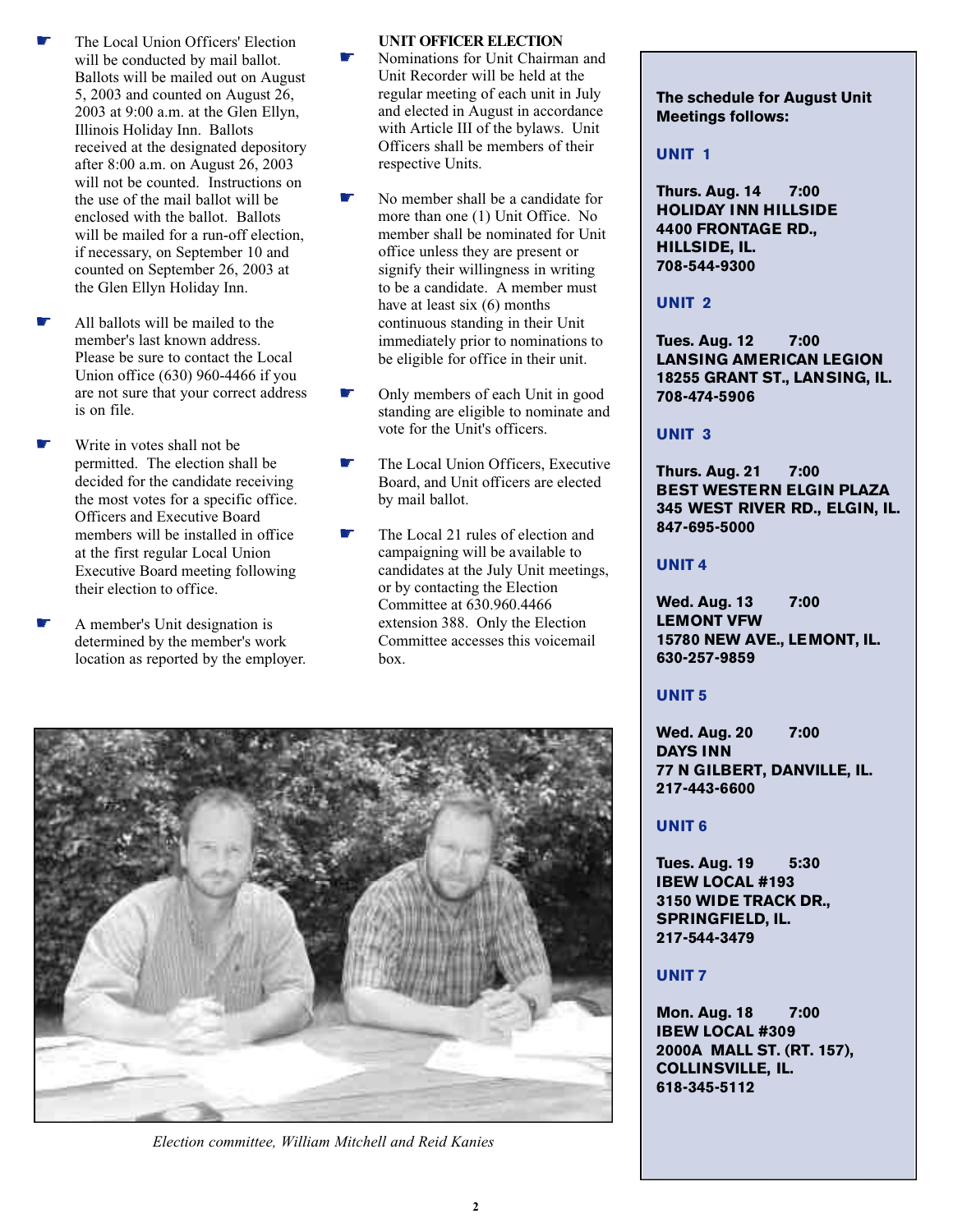## *President/Business Manager's Report* **'Doing' Politics Pays Off**

*By Ron Kastner*



his<br>
I'm<br>
lappy to report his month I'm some good news. During the last month or so, Local 21 has been very active at the Illinois State Capitol. We

lobbied on issues that are very important to our

members, especially those in the telecommunications field. Calls from rank and file members to their legislators in Springfield showed the politicians where we stand, and they voted "yes." We worked very hard to pass SB 885, a bill that increases the wholesale price that SBC is allowed to charge a re-seller. In Illinois, the price was \$12.38 per line, the lowest in the country. SBC's network—built and maintained by our Sisters and Brothers, really is IBEW Local 21's

infrastructure in Illinois,

but Resellers are making huge profits, some as high as 56 percent. Huge companies like MCI and AT&T are literally stealing access lines at an astounding pace because of this low price. This directly causes layoffs and downsizing in our Local.

Furthermore, these competitors don't provide jobs for any of our laid off workers. Did you know that our membership is down by approximately 1,200 loyal and hard working Union employees, and SBC connects these recent layoffs to a lack of capital resulting from the ridiculously low UNE-P price? Passage of this bill motivates SBC to invest capital dollars in Illinois. Because this bill passed, a predicted layoff in June has been avoided. Also, we anticipate that some of the recently laid off members of Local 21 will be brought back soon, as the company invests these needed dollars in Illinois.

As part of our strategy to get this bill passed, Local 21 lobbyist Rosetta Shinn and I met with Margaret Blackshere, President of the Illinois AFL/CIO to discuss our concerns. President Blackshere agreed that this bill is about saving jobs and boosting capital

investment in Illinois, ultimately creating more jobs while keeping consumer concerns in our minds. We then proceeded to the Chicago Federation of Labor and spoke with President Dennis Gannon. He listened to our issues and agreed to lend his support. We also gathered the support of the other IBEW Local Unions in Illinois, particularly Local 134.

I testified at numerous hearings, where I explained the jobs skillfully performed by Local 21 members, and told the legislators about the severity of our layoff. I also felt it was necessary to remind them that without this bill, the situation would worsen since SBC refused to invest capital in Illinois. While in Springfield, I was contacted by the Governor's office. He was very interested in Local 21's position on this matter, which I gladly shared with the Labor liaison. And, in keeping with grassroots efforts often identified with successful Labor Unions, Local 21 members from the area went on a mission

when they receive approval. Our Local will also grow at the Rosemont Center in Illinois where our members work for Ameritech Communications Inc. This center does the work for all areas of the country where SBC is in Long Distance, so wherever SBC receives approval to get into Long Distance, IBEW Local 21 increases its membership. It is very exciting to see the possibility of more jobs for our Local!

Unfortunately, the news is not this positive with other companies represented by Local 21. Layoffs are ongoing at AG Communication Systems, and also at the Bel-Wood Nursing Home facility. We will be holding Strike Authorization meetings with our Avaya members soon based on "little to no progress." Altura members are currently preparing for upcoming bargaining by participating in conference calls across the country. We continue to bargain with SBC for the Engineering Assistants, and hope to reach agreement<br>soon. Bargaining at

soon. Bargaining at Citizens-Frontier has reached a point network and *Legislators were interested in the Union position*

> of personally lobbying members of the House and Senate for days. These legislators were interested in Local 21's position more than the company's position. Additionally, our COPE department asked all of you to help by calling your own legislators back home, and you made those calls.

In a matter of days, the bill was passed and signed by the Governor, signaling an important victory for members of Local 21. Make no mistake about it! This bill would not have been passed without the efforts of all of us. More importantly, Local 21 is now recognized as an active and persistent force to everyone involved in this process. No matter what the issue may be in the future, whether telecommunication, cable, judicial or nursing homes, this Local will make itself heard whether in Springfield, Indianapolis, or Washington, DC.

We are also lending support to SBC's bid to get into Long Distance. It has been approved at the Illinois Commerce Commission but still needs to be approved by the FCC. SBC has committed to adding at least 50 Service Rep jobs in Illinois

of frustration. And soon we will start bargaining our contracts with the City of Chicago for our members at the City of Chicago Office of Management Emergency Communication, O'Hare Communication Center, and Midway Communication Center.

In closing, our struggle continues at Comcast, but bargaining continues to be tainted based on bad faith at the table. This company continues to do everything humanly possible to eliminate the IBEW from their business in the greater Chicago area. We continue to fight this giant company on all fronts. Our efforts here will pick up again as we continue to use our influence in the political arena.

Enjoy the warmth of summer, lazy vacation days, and well-earned rest and relaxation. And, again, thanks so much to all members who so willingly help their Local whenever asked. You are all part of this Union, making it greater and stronger every day.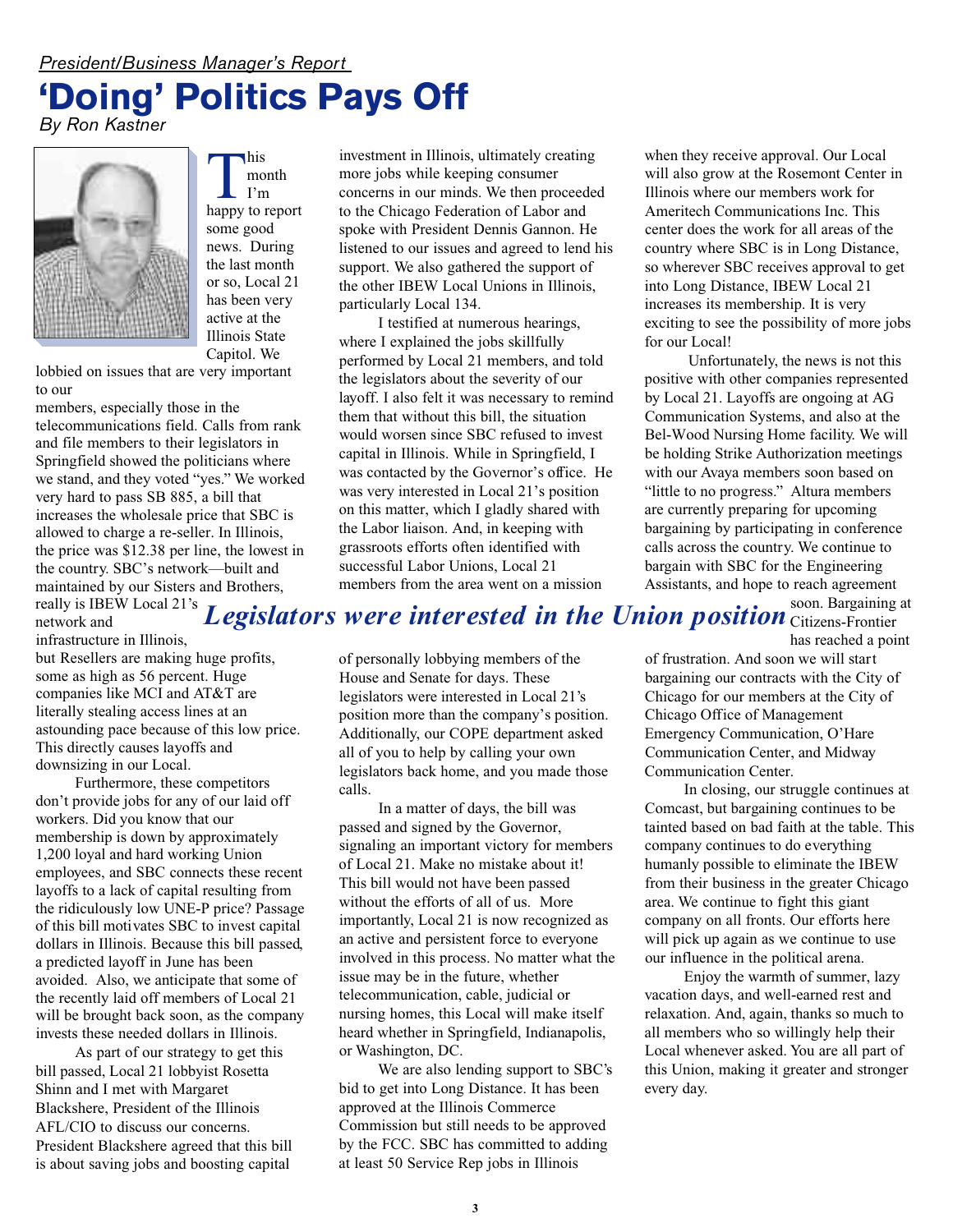# **FRONTLINE IBEW Local 21**

**Official Bi-Monthly Publication** International Brotherhood Of Electrical Workers Local 21, AFL-CIO/CLC

**IBEW Local 21** 1307 W. Butterfield Road Suite 422 Downers Grove, Illinois 60515-5606

Phone 630 960- 4466

Fax 630 960-9607

Organizing hotline

630 415-3103

Website www.ibew21.org

Newswire hotlines 630 415-2711 866 423-9582

#### **OFFICERS**

Ronald E. Kastner, *President-Business Manager/ Financial Secretary*

Rick Gessler, *Vice-President-Assistant Business Manager*

Jacquie Fields, *Treasurer*

Linda Corcoran-Cox, *Recording Secretary*

### **EXECUTIVE BOARD MEM BERS**

Larry Schuler

**Alison Watson** Bill Lawrence Rosetta Shinn Bob McElrath

#### **MANAGING EDITOR**

Michael Sacco email: mjsacco@mindspring.com Phone 630 960-4466 X224 Fax 630 960-9607

#### **EDITORS**

Larry Moeller e mail: ljm336@ameritech.net Nancy North e mail: nnorth@attbi.com

Comments and articles are welcome and should be sent to the editors. Local 21 reserves the right to edit letters and articles, and to use items as space allows.

**Member: Illinois State Labor Press Association, Midwest Labor Press Association, and International Labor Communications Association, AFL-CIO/CLC**

### **"My" SBC...Communications Chatter...Fighting Back**

*By Michael Sacco, Business Representative*



I t must<br>seem 1<br>short time t must seem like a very since you've seen my mug in the paper. You're right, it's probably less than a month. What gives? A

couple of things: printing problems, mailing problems, too much to do, and Union Democracy. I'll apologize for the first three, but not for the last.

The last is Union Democracy and it's something we should all celebrate. Every three years in the IBEW we have a direct election of our local union leaders. Unlike some other Unions and organizations, we do have a "one personone vote" election. It's a beautiful thing. That's why this paper is out so soon, because our Constitution and By-Laws say we must do it to have a clean and fair election later this summer and posting the Election Notice in the paper is the first step in that process. This issue put some pressure on our small Communications Department, but Nancy North, Larry Moeller and I were up to the challenge.

Speaking of news from the Communications Department, did you know we had one? We do. I am the part time Director (I also have "My" SBC, about 200 SBC Datacomm workers and about 90 DSL workers across the state and NW Indiana.) Larry Moeller helps with this newspaper when he's not handling COPE duties or working with the tools in the field. Nancy North, an Area Steward in Oak Brook, also does a tremendous amount of work on this newspaper when she's not representing her members or advocating for customers.

Other duties in the Communications Department include writing and recording the hotlines (630- 415-2711), feeding information to our website, preparing the odd charitable advertisement or press release. We also are taking on the production of the "Local Lines" feature in the IBEW *Journal.* 

Another exciting project is building our own web server. We're working with Business Rep Steve Tengblad, Executive Board member Bill Lawrence and a freelance designer. This is a big project and it's moving slowly, but when completed it should radically change the way we communicate directly with

individual sisters and brothers, and targeted groups of members. Stay tuned for more on that in the coming months…

Let me take a minute to go back to "My" SBC. These two groups are small, stand alone business units. They don't attract a lot of attention from the rest of us, but they certainly don't stay under the radar of this Union. Datacomm is the old Illinois Bell Communications PBX business. They've been in our Union for nearly 20 years. They are a great group of workers whose contract has gotten close to what network folks have only in the last couple of years. Their work is slow right now and we're battling contractor use on this property.

My other SBC group is the newlyorganized DSL techs working around Illinois and NW Indiana. These are the guys who mostly got 20% to 60% wage increases after they figured out that as "management" they were getting screwed more than anyone else in the company. The big money came around once they got out of that fog. This is also a great group of workers who really understand that the contract is not a gift from management. That it must be fought for and defended.

Both of these units have great leaders. Ken Stachon of SBC Datacomm is the Chief Steward for both groups. At Datacomm the stewards are Roger Babel, Tom Richardson, Jim Hayes, Jon Jackson, Matt Dutz, Jeff Pass, Gene Salapatek, Rick Mangan, Mike Dunaway and Kirk Minard.

At DSL, the stewards are Shay Patel, Tim Chlopowicz, Chris Bridges, Dan Williams, Bob Royce, Brian Skuga and Ravi Ramratten. These guys are learning fast, unlike their bosses who still can't seem to figure out that it's a Union shop now and they just can't crap all over these workers. But, hey, that's why we call it a struggle…

The struggle we're in is a series of small fights every day in the workplace. Our Union is collecting examples of these skirmishes—especially the legal ones—to share with all members. Good examples breed smart fighters. Smart fighters win. In the coming months we all need to get smarter. Times will get tougher. Give your examples to your Chief/Area Stewards, Stewards, Business Reps or fax, mail or email them to me. All contributions will remain anonymous. Work Safe! Fight Back!

**4**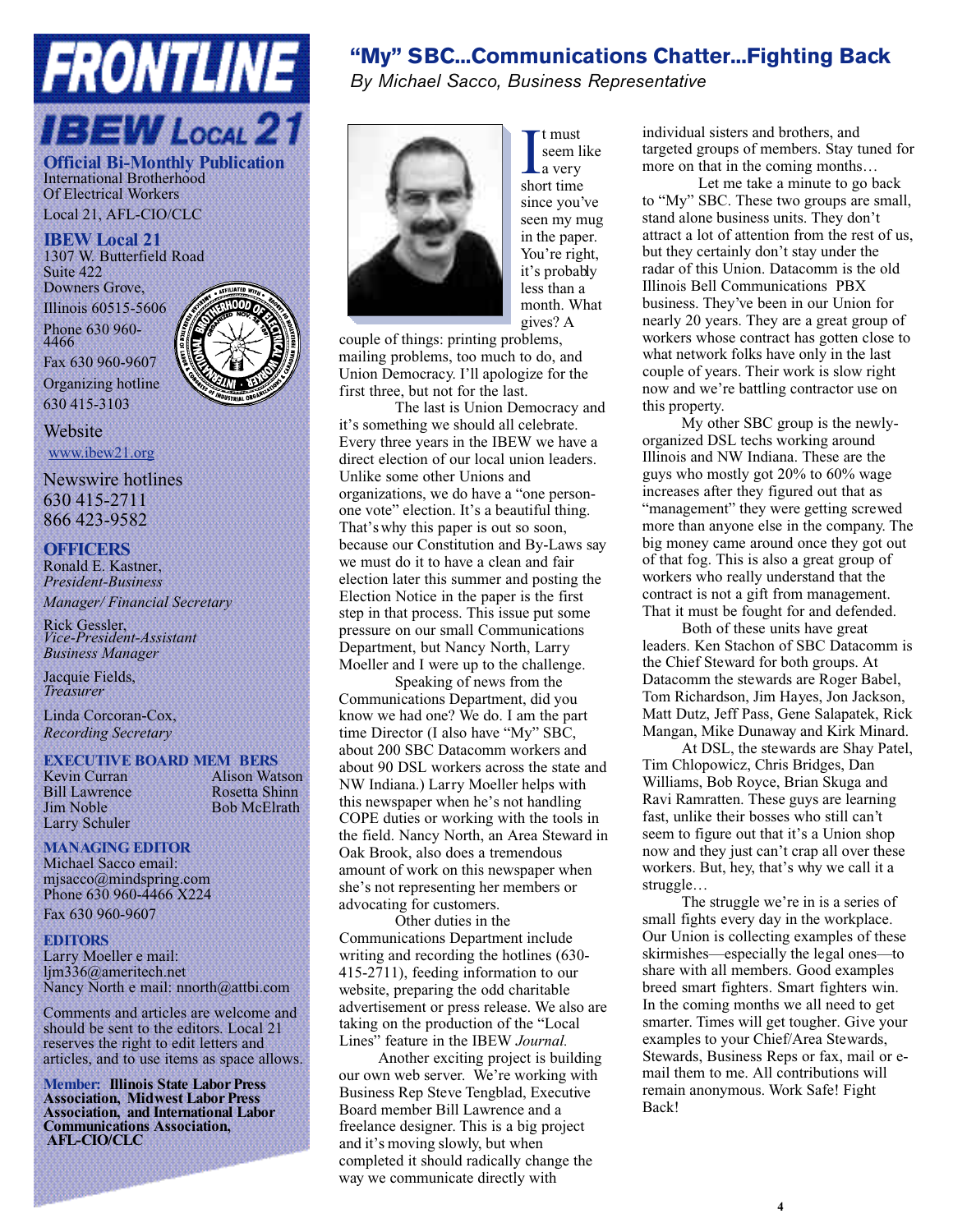### **Overpayment and Underpayments "The Check is in the Mail"**

*By Linda Corcoran-Cox, Benefits Coordinator & Recording Secretary*



**Exercise Secution**<br> **Exerciting**<br> **Exerciting**<br> **Exercise Secution** veryone needs to scrutinize carefully because there is a programming error in e-Link causing an underpayment of overtime. Hours worked

as overtime on a holiday exceeding the 49 hour rule are only being paid at time and one half instead of at the double time rate. It's easy to miss because "premium pay" doesn't have the same meaning it did before. SBC has been aware of the error since the first pay date in e-Link on January 3rd. All the holidays since Christmas are affected by this programming error. The Union pointed out the limitations of the new payroll codes before e-Link rolled out, but SBC wouldn't wait on the new system. The company's target date to have this fixed is "by the July 4th holiday." In the mean time, SBC has taken no action to pay wages earned in a timely manner. We have asked the company to identify those impacted and pay our members what is owed, but we haven't received that list and obviously, no pay has been issued.

Anyone who is missing overtime should see their steward and file a grievance. Additionally, you should file a Department of Labor wage claim form by faxing it to the DOL. Please take the time to fax a copy of the DOL form with a copy of your pay stub to the Union Office (630 960-9607) "attention Kevin Curran," with a brief explanation of what hours you worked for the week and what hours or dollar amount you are missing. If we track the problem, we can determine how extensive it is. The stewards can obtain a blank copy of the DOL form from their Chief Steward or Area Steward.

The Department of Labor wage claim forms should also be filed for any base pay or overtime pay not paid on your regular pay date. You have the right to request a subsequent check for any wages earned, including overtime, for the current pay period. The company is refusing to authorize a subsequent check for any missing overtime which puts them in violation of the Illinois Wage Payment and Collections Act. Again, you need to file a DOL claim form and forward it to the Illinois Department of Labor. Please fax a copy of the form with the pay stub and a brief explanation of the hours worked, but not paid, to the Union Office to Kevin Curran's attention. The Department of Labor is being more responsive under it's new Director Mike Fenger, the former Business Manager of IBEW Local 364.

SBC is now on a crusade to find and collect any money they may have overpaid their employees. Overpayment collections fall under the Illinois Wage Payment and Collections Act as well. We have spoken to the Department of Labor concerning the company's overpayment policy. It is the opinion of the DOL that SBC is in clear violation of the Act. For those of you unaware of events, the company has searched back as far as 1997 in an attempt to collect money they deem as employee overpayments. These could include disabilities that were denied retroactively, wage increases that occurred too soon, repayment of Reassignment Pay Protection Plan payments, etc. In some cases, the amount they claim was overpaid doesn't even exist! The company is not limiting the collection of the overpayments to employees currently on the payroll but is also issuing threatening letters to former employees.

SBC is in a hurry to get their money. They are dictating a minimum of 15% of the overpayment amount, with a limit of no more than 15% of the weekly wage rate per pay period. The managers are using the threat of suspension and termination if the employee won't agree to sign a form allowing the deduction to be taken from their check. In other cases, the whole overpayment is taken from one paycheck and held as ransom so the employee will agree to have the overpayment taken in the 15% increments!

Every IBEW member who is approached to sign an overpayment agreement should request proof that the overpayment occurred, and that the overpayment is legitimate. If you are forced to sign an agreement to allow the overpayment to be deducted from your check, make sure you indicate you are signing it under duress due to the threat of job loss. Retain a copy of this for your records. File a DOL wage claim with a copy of the overpayment letter and overpayment agreement attached and send it to the Illinois Department of Labor. Please, fax a copy of the DOL form and the attachments to the Union Office to the attention of Kevin Curran or Linda Corcoran-Cox.

We'll continue to monitor the complaints filed with the Department of Labor and let you know what action follows the complaints.

### **Do you have a News Story?**

We need your contributions. We accept them on disk in Word format at the Union office (paper copy backup is a good idea) or simply paper copy.

Or you could email an attachment in Word to both addresses as insurance.

**Nancy North nnorth@attbi.com Larry Moeller e mail: ljm336@ameritech.net**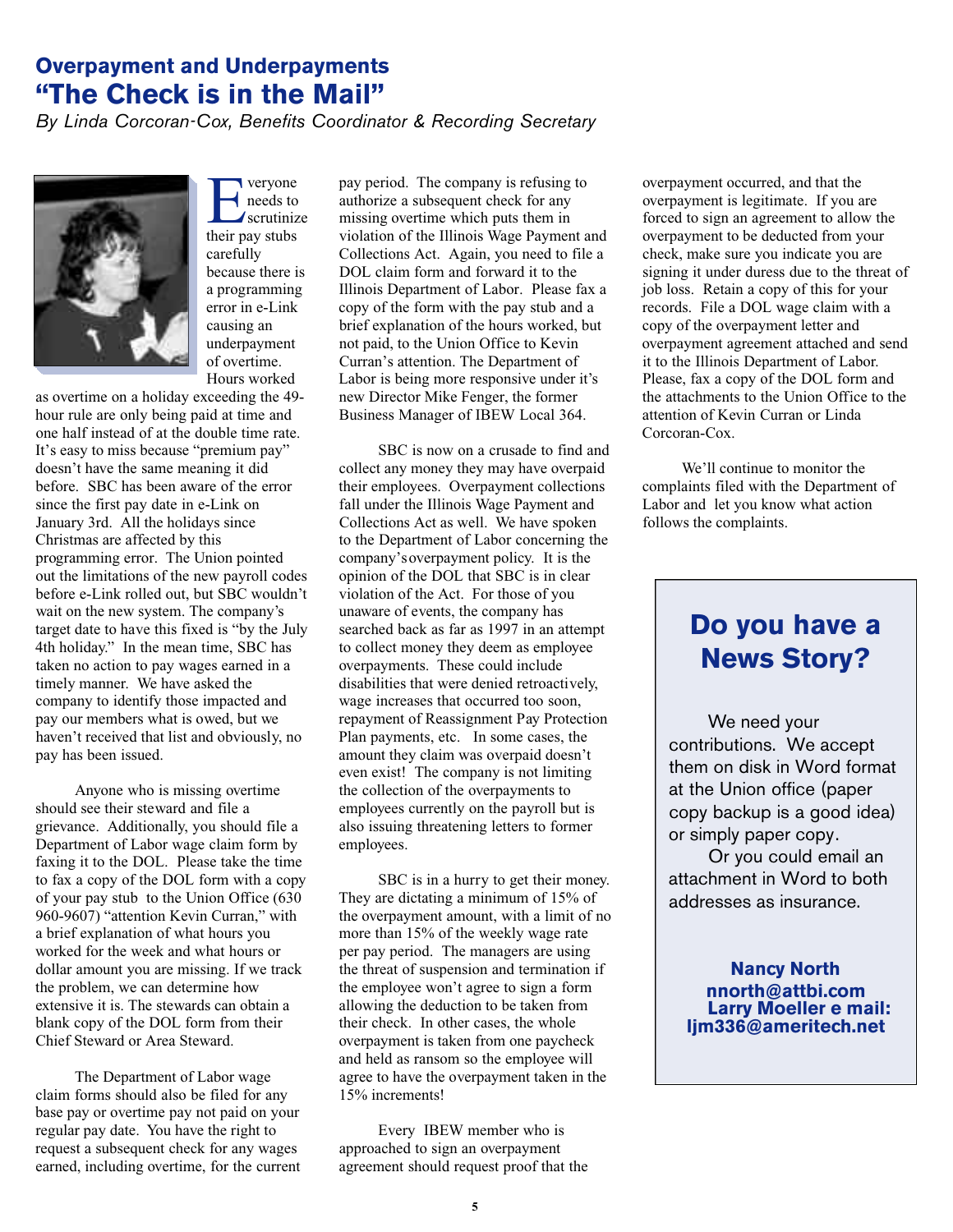## *Cope Report* **Legislative Issues in Springfield**

*By Larry Moeller & Rosetta Shinn, Committee on Political Education*



We have been part of a<br>
University at Capitol in Springfield t<br>
Spring. We have been successful in the e have been part of a whirlwind of activity at the Capitol in Springfield this passage of

**SB 885**, UNE-P reform on wholesale pricing of telephone service. This bill is a jobs and fairness issue, but many lobbyists representing AT&T and

MCI WorldCom tried to convince legislators this *Thanks to all who called, faxed, and emailed the legislators*was a consumer bill, claiming if it passed

rates would increase. Yet, in a document given to the FCC, AT&T admitted their gross profit margin on local service was 56% in Illinois. If SBC was allowed to make a gross profit of 56%, we're sure its stock price would not be in the toilet right now. If the competitors increase their rates, it's only to continue at that profit margin. It's doubtful they want to lose customers, so maybe they should think again about the level of profit they need.

The competition's lobbyists tried to convince legislators that this bill would put the little guy out of business, but that also is not true. If the company has less than 35,000 lines they would not be subject to the higher rate, they would still pay \$12.35 per month, per customer. The telecom issue is due to go back before the general assembly in two years.

Have we not had 598 of our brothers and sisters laid off on December 27, 2002 during the first lay-off in company history? We don't agree a lot with the company on how they run the business, but this is one time this Union had to take up the same issue.

The passage of this legislation would not have come about if this Union had not backed it. President Ron Kastner, Lobbyist Rosetta Shinn, and IBEW

members Ron Mihalich, Dennis Mahoney, Andy Louderman, Don Wisniewski, Carnell Bond and Tim Strutz of I&R; Leigh Yazell-Steinhour, Debbie McMillan, and Richard Fix of the LDMC; Susan Daugherty, Barb Hohn, Joyce Jones, Alan Louderman of the AFRC and steward Matt Dutz of SBC DataComm spent days lobbying legislators for passage of SB 885. Staff and members of the IBEW sent emails, faxes and phoned legislators to get this bill passed.

Remember this SBC, when it's time for other hot issues— without this Union you wouldn't have a chance for passage of this legislation. We are known in Springfield and you do need us. The Illinois Commerce Commission has not been very favorable to SBC in the past, but there is a ray of hope. The new

commissioners appointed by Governor Blagojevich are democrats, and more labor friendly. Hopefully, even if they mistrust SBC, they will understand that this employer hires Union people and what they do affects us. Unfair regulations don't just hurt the employer, they hurt our Union family. Telephone service is better than it has been in the past. WHY? Because IBEW Union members are taking care of customers, doing the best job we can and providing good service. We care about the job we do and the service we provide.

Special thanks to all of you who called, faxed, and emailed the legislators it made a tremendous difference.

AT&T and MCI filed a lawsuit one week after Gov. Blagojevich signed SB 885. IBEW Local 21 has not seen the lawsuit, but we are confident that the legislation will withstand legal challenge. Even Governor Blagojevich said he did not accept the argument that the measure would automatically force the two companies to raise their rates for consumers. The suit was assigned to U.S. District Chief Judge Charles P. Kocoras. It asks for a temporary and permanent injunction against enforcement of the new rates AT&T and MCI are due to start

paying as of June 9th. AT&T and MCI argue that the new legislation is preempted by federal law, and does not comply with the Telecommunications Act of 1996 and federal regulations. The companies claim the proper arena for settling such rate issues is not the legislature but the Illinois Commerce Commission. In addition to SBC, the Illinois Commerce Commission members also are named as defendants in the lawsuit.

SBC filed before the Illinois Commerce Commission for the right to offer **long distance service .** That was granted the week of May 11th, and now goes to the FCC. The FCC has 90 days after that to rule. It's time all telecom providers were put on a level playing field. Hopefully, this will prevent any more

> layoffs and get our laid-off brothers and sister back to work.

We are also working on several **nursing home issues.** Cuts made by the governor will have a negative effect on our nursing home health care workers. Unless we protect the people who provide the care, we can't expect residents to receive quality care. Care providers, or certified nursing assistants, (CNAs) have the most contact with nursing home residents, providing 80 to 90 percent of their care. CNAs assist residents in their daily routines, such as eating and personal hygiene. We represent the nursing home employees at Vermilion County Nursing home in Danville, Illinois and also Bel-Wood Nursing home in Peoria County, Illinois. Hopefully, the proposed cuts can be stopped or at least minimized. We are lobbying on behalf of our members on these issues.

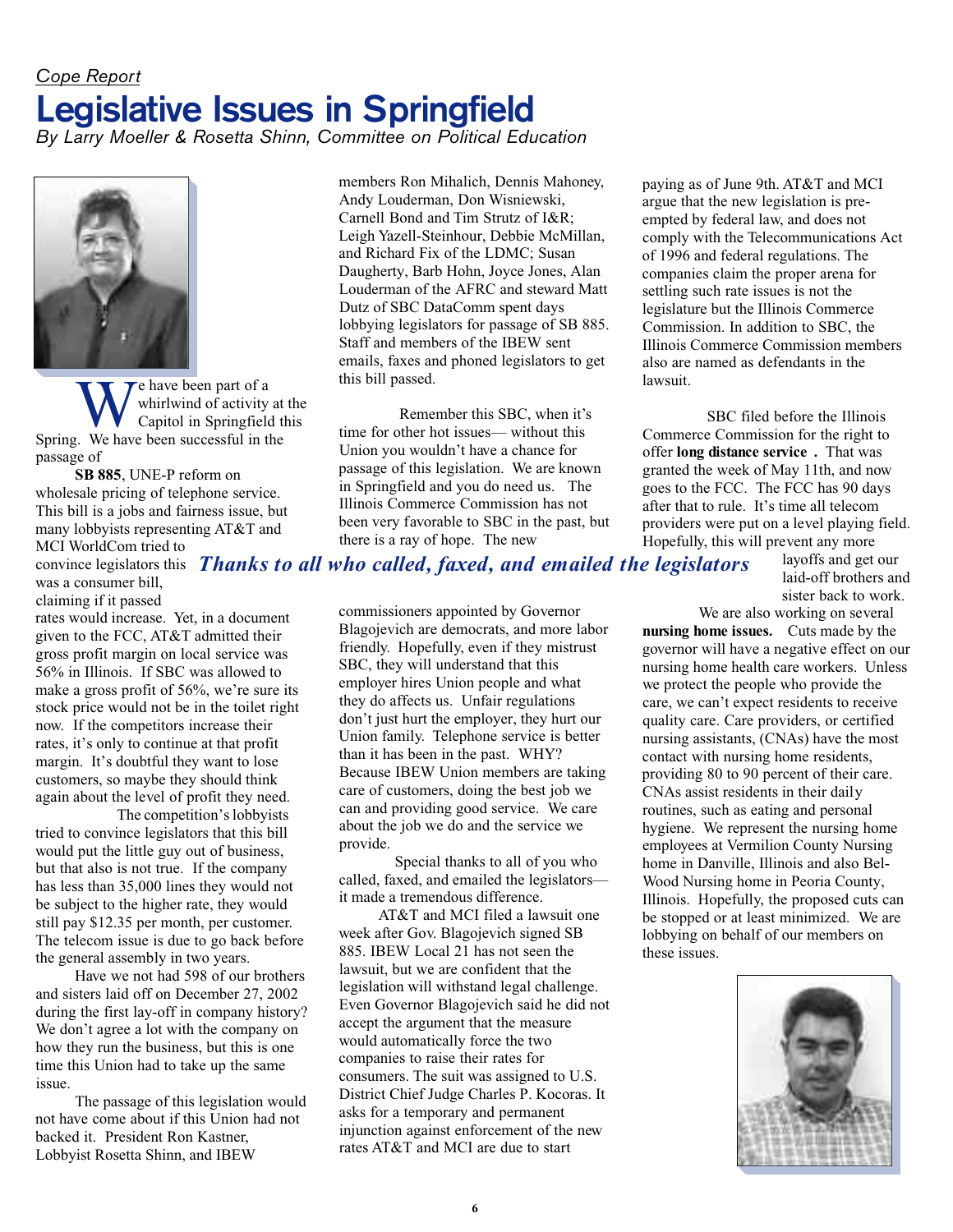#### **State of Illinois 93rd General Assembly Senate Vote Senate Bill No. 885**

#### **May 09, 2003 30 YEAS 24 NAYS 2 PRESENT**

### N Althoff

- Y Bomke
- N Brady
- N Burzynski
- Y Clayborne Y Collins
- 
- N Cronin
- Y Crotty
- Y Cullerton
- Y del Valle
- Y DeLeo
- Y Demuzio
- A Dillard
- N Garrett
- P Geo-Karis

- Y Haine
- Y Halvorson
- Y Harmon
- Y Hendon
- Y Hunger
- Y Jacobs
- N Jones, J.
- N Jones, W.
- N Lauzen
- Y Lightford
- Y Link
- N Luechtefeld
- Y Maloney
- Y Martinez
- Y Meeks

Y Davis, Monique Y Davis, Steve Y Davis, Will Y Delgado Y Dunkin Y Dunn N Eddy N Feigenholtz Y Flider Y Flowers P Forby Y Franks N Fritchey Y Froehlich Y Giles Y Graham Y Granberg N Hamos Y Hannig **Hartke** Y Hassert Y Hoffman Y Holbrook Y Howard N Hultgren N Jakobsson

- Y Munoz
- N Obama
- N Peterson
- N Petka
- A Radogno
- N Rauschenberger
- Y Righter
- N Risinger
- N Ronen
- N Roskam
- N Rutherford
- Y Sandoval
- Y Schoenberg
- Y Shadid

Y Molaro P Morrow N Mulligan P Munson P Myers N Nekritz Y Novak Y O'Brien N Osmond Y Osterman N Pankau Y Parke N Phelps N Pihos Y Poe Y Reitz Y Rita Y Rose<br>P Rva Ryg Y Sacia Y Saviano Y Schmitz N Scully Y Slone Y Smith A Sommer

N Sieben

- N Silverstein
- A Soden
- N Sullivan, D.
- N Sullivan, J.
- N Syverson
- Y Trotter
- Y Viverito
- Y Walsh
- N Watson
- N Welch
- P Winkel
- 
- Y Wojcik
- Y Woolard
- Y Mr. President

### **State of Illinois 93rd General Assembly House Roll Call Senate Bill 885 Telecom Short Title Caption Senate Bills Third Reading**

#### **May 07, 2003 66 YEAS 39 NAYS 10 PRESENT**

N Aguilar Y Bailey P Bassi Y Beaubien N Bellock Y Berrios N Biggins Y Black N Boland N Bost Y Bradley Y Brady Y Brauer N Brosnahan Y Burke N Capparelli A Chapa La Via Y Churchill Y Collins Y Colvin P Coulson N Cross Y Cultra N Currie Y Daniels

- N Jefferson P Jones Y Joyce Y Kelly Y Kosel N Krause
	- N Kurtz
	-
	- Y Lang
	- N Leitch
	- N Lindner
	- N Lyons, Eileen
	- N Lyons, Josepth
	- Y Mathias
	- Y Mautino
	- N May
	- Y McAuliffe
	- Y McCarthy
	- Y McGuire
	- N McKeon
	- Y Mendoza N Meyer
	- N Miller
	- Y Millner
	- Y Mitchell, Bill
	- P Mitchell, Jerry
	- Y Moffitt

**7**

- Y Soto
- N Stephens
- Y Sullivan
- N Tenhouse
- P Turner
- Y Verschoore
- N Wait
- Y Washington
- N Watson
- N Winters
- N Wirsing Y Yarbrough

Y Younge Y Mr. Speaker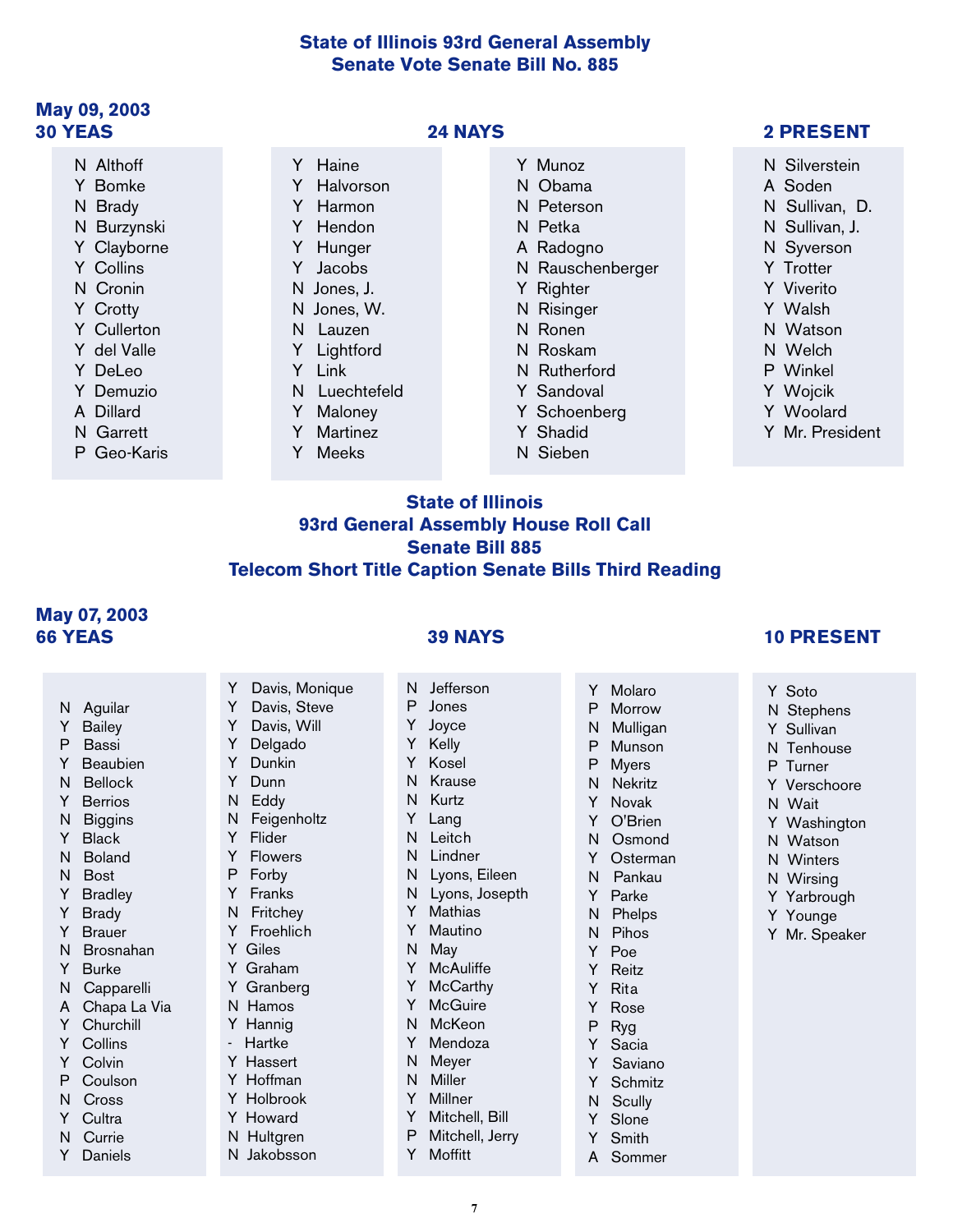#### *Union Structure Explained* **Part 2: Area & Chief Stewards** *By Jacquie Fields, Treasurer*



**B**<br>sister<br>hope that the rothers and Sisters, I information from the last issue of *Frontline*, explaining the role of a Local 21 steward was helpful. In

this issue I'd like to address the role of the Chief and Area stewards.

A Chief steward is a liaison for stewards in many work areas; an Area steward is usually limited to one work address where many members work, and several stewards are needed to handle their issues.

If your supervisor denies your grievance at the first step, it must be escalated to the second step, where it is usually given to the Chief or Area steward. They present it to the second level manager. They must review grievances

given to them by their stewards to be filed with the Union office, or to be used in the next step of the grievance process if it's still an open grievance. However this is not their only job. Where work restrictions make it difficult for a steward to talk to members and managers, the Chief or Area steward has more flexibility to resolve issues.

Chief and Area stewards report directly to Business Representatives in the

### *They must be able to deal with a crisis at a moment's notice.*

geographic area they represent. They attend meetings with their Business Representatives. They organize solidarity events, and encourage stewards and members to attend the monthly unit meetings. Many Chief and Area stewards must attend more than one of the seven monthly unit meetings.

In addition, there is even more to this job. Chief and Area stewards must be

able to deal with a crisis at a moment's notice, ready to go to wherever they are called. This could include dealing with an agitated group of members ready to walk out, or an over- zealous manager. Often they serve on the various committees formed to keep our Local organized and making progress. A good example of this is the recent union steward training seminar that was largely put together by Area and Chief stewards.

This is a very important position in the structure of our Local, because they are the bridge between the local steward, members, and the leadership of the Local. In the next newsletter I will have information on that part of the staff, starting with the Business Representative.

### **Congratulations Brother!**



President Ron Kastner presented Brother Peter Boylan with a pin from the International, honoring 55 years of membership in the IBEW. He made the presentation at the Unit 2 meeting in April at Gaelic Park. Pete started with Western Electric, then served in the military. He worked as an outside installer with Illinois Bell. Eventually he moved inside, and now he works at the Prospect Central Office.

He's part of a "telephone family;" two of his sisters, Pat and Shirley, both retired from Ameritech. Brother Ira Dean Spencer received his 45 year membership pin from President Kastner at the Unit 3 meeting in Elgin back in February.

Congratulations brothers!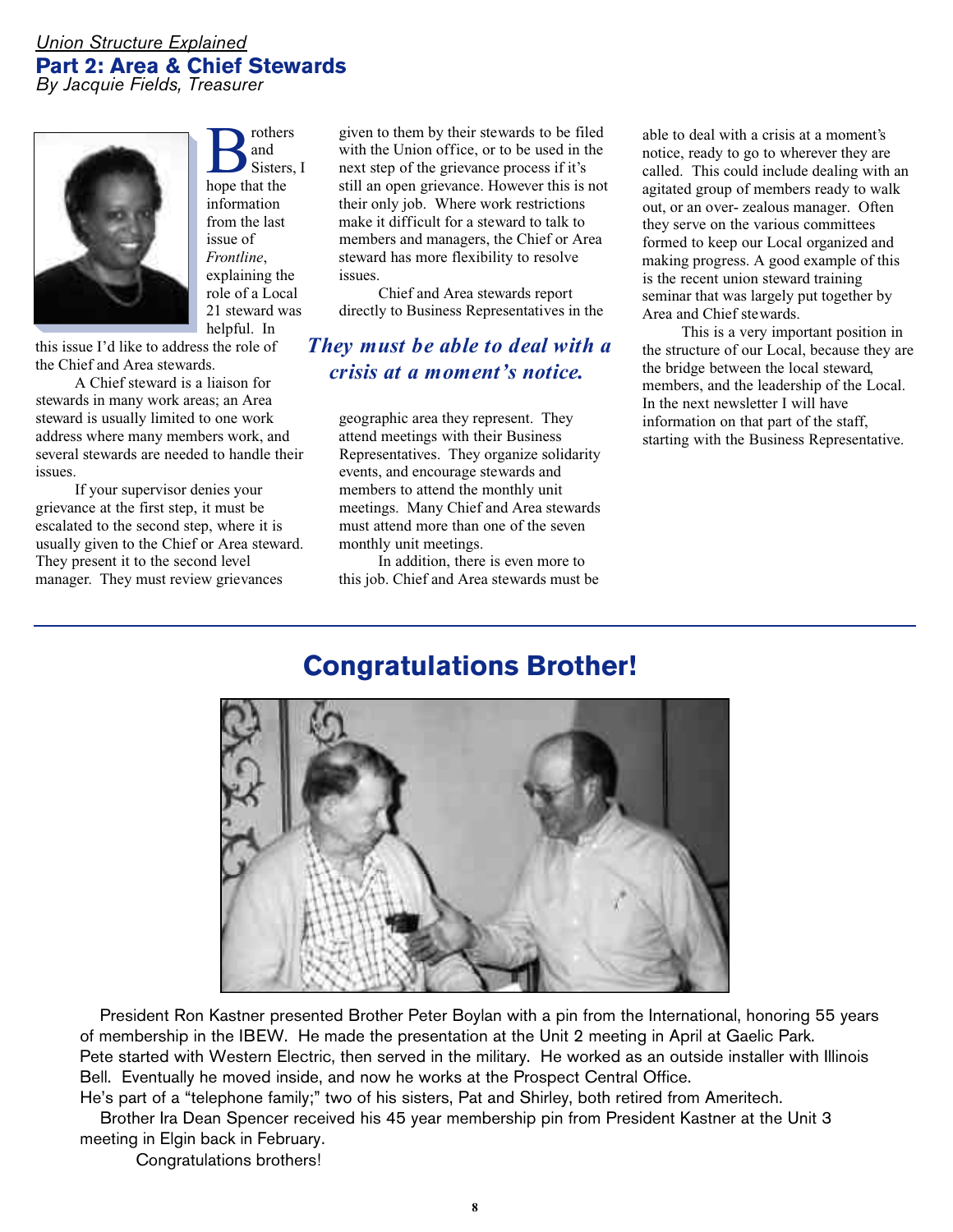### **"Give me your tired, your poor (but not too poor)..."**

*by Nancy North, Area Steward*



A h Jur<br>al month for h June, the tradition weddings…but my friend Renee celebrated her nuptials back in April, when the Immigration

and Naturalization Service finally approved her fiancé's return to the United States.

Yes, this love story is made possible in part by union wages. I'm not talking about a lavish reception and an expensive

wedding gown. I'm talking about the very opportunity to immigrate to the United States.

Renee and Ghammaz had been together for several years when he had to return to his homeland to care for some family issues. After September 11, 2001 the government wouldn't let him return.

### *It's easy to forget how little others make*

Renee ran a paper chase for eighteen months. It finally boiled down to INS regulations that an immigrant must be sponsored by someone whose income exceeds 125% of the poverty guidelines for



"I wouldn't worry about being deported. We own lots of sweatshops back in your home country."

the size of their household. And they mean wages—not money in the bank. For a family of two it's \$14,925, for a family of four it's \$22,625. A person earning the federal minimum wage of \$5.15 doesn't make enough to qualify bringing another member of their family to America. They need to earn \$7.17 an hour in a family of two, \$10.87 in a family of four.

Gone are the days of a poor adolescent arriving at Ellis Island with \$8 in their pocket and building an industrial empire. The sponsor must promise to support the new immigrant if they don't find a job. It's meant to insure that they won't claim public assistance and become a burden on the social services system of the United States.

As a taxi driver, Renee didn't earn enough money. None of her other friends earned enough—no one else had a good Union job—so I filled out the paperwork.

It made me think. Everyone we work with earns enough to be comfortable. It's easy to forget how little others make. A person at minimum wage who is lucky enough to work 40 hours a week only earns \$10,712 a year. Could you live on that? It's what business wishes they could pay all workers in order to "stay competitive," but they never stop to think that in such a poor society no one could afford their products. We are the beneficiaries of decades of Union struggle. We really are very fortunate because of the struggle of our forebears.



### **Local 21 Members Stand Up on Minimum Wage**

IBEW members Bob Przybylinski *L* and Al Smuda *R* met HERE Local 1 President Henry Tamarin *C* at the Minimum Wage Rally held at IBEW Local 134 on March 30, 2003. Tamarin revitalized the Hotel Employees and Restaurant Employees Union. Governor Blagojevich also spoke at the rally.

SB 0600 sponsored by Senator Kimberly Lightford proposes raising the minimum wage from to \$6.50 an hour.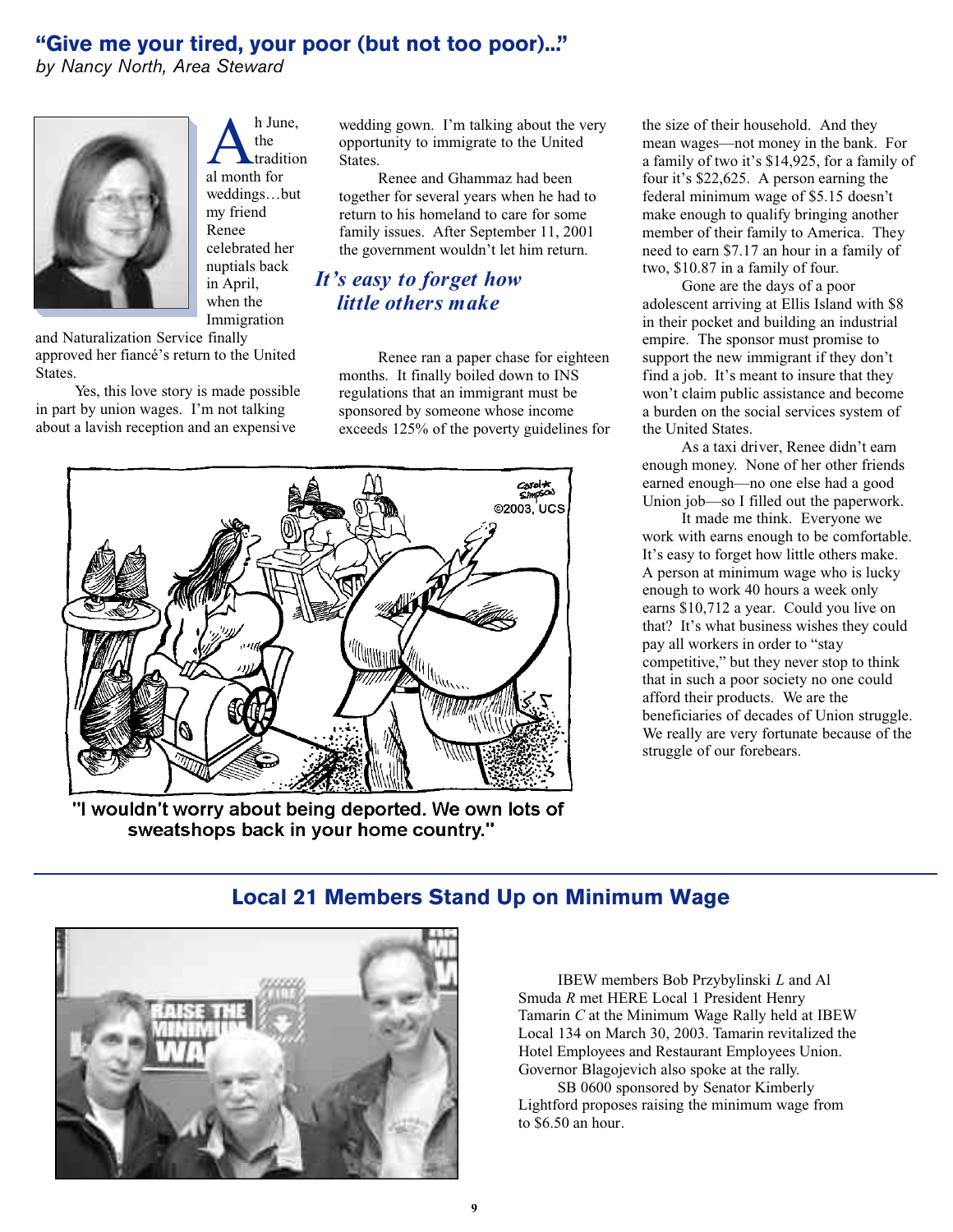### **Marketing Bosses Spur Dizzying Change, Spin Wheels, Little Progress**

*By Kurt Schmidt, Business Representative*

n



Inconsum<br>
the University<br>
was able to **Consumer ,** the Union negotiate the incentive plan for May and June in record time. Why you ask? Because SBC took the

attendance piece out of the plan where it did not belong in the first place. In addition, the company came to the table with the best offer they had instead of taking us through offer number one, two, and three. All of the Business Reps with Consumer offices want to thank each and every member, "THE UNION," who solidly opposed this most recent attack on our incentive plan. With your strong backing we will continue to stop these attacks on the plan going forward. The Union is now trying to negotiate a plan that will last for a six-month period. Do you remember when the incentive plan was for a complete year? I do, and we are trying to return to an annual plan. In that way, we will have greater security and stability in the plan for the future.

Now for a new twist to the **attendance policy .** The company has started the process of calling our members at home when they are off, ill or on disability. The reason is one of "concern," says the company. The Union is watching this

latest intrusion to see if over-zealous managers abuse the process. If you receive several calls a day, if the calls are early in the morning—prior to your normal lunch time, or if the local management tries to pressure you to return to work, please contact a Union Representative immediately.

Finally, all Service Representatives, whenever they go into a meeting to review **call obser vations,** need to ask if those calls will or may lead to disciplinary action. If the answer is "yes" or "I don't know," you need to stop the meeting immediately and get your Union steward. There have been several cases of the coach taking a Service Representative into a meeting stating "they are just covering the call observations" only to take disciplinary action on those same calls a few days later with a Senior Manager present. When in doubt, SHOUT OUT for a UNION

#### STEWARD.

In the **Business Communication Services (BCS) in Oakbrook,** the Union is still working out a few items with the Pewaukee group regarding how Customer Advocate openings will be handled. The Union and the company have come to agreement on a preference process for all BCS openings in downtown customer loyalty teams (CLTs) or at Oakbrook. The goal is to move a Customer Advocate into the open position from the Oakbrook BCS office in order to alleviate the over head count situation, thus continuing to decrease the staffing of the Pewaukee mid-markets group.

In closing, we all saw the **importance of politics** in getting relief on the important issue of UNE-P in Illinois, so let us not stop our support. We need to continue to push for Long Distance throughout the Ameritech region, because although the Illinois Commerce Commission granted SBC access to the LD market the FCC must also approve it. Keep your eye on Union mailings, your ear to the hot line and your body at Unit meetings to hear how to help on political issues vital to our future. These issues are important to all of us in Local 21 because these issues mean JOBS.



to gain our Union's agreement concerning a new "zero tolerance" attendance policy in Credit and Collections. Our Union refused to agree to this company plan and advised management that we believe this policy to be inconsistent with the "just cause" standard set by the Collective Bargaining Agreement. We further put the company on notice that we reserve the right to grieve and arbitrate any discipline meted out under this unfair plan. Now, more than ever, it is critical that all our members in Credit and Collections know their rights **and** exercise them.

### **Call Center Attendance Issues and Your Rights**

s we have been

Unit meetings, SBC attempted

A s we<br>have<br>reporting at the *By Kevin Curran, Business Representative*

●You have the right to have a union steward present at any meeting with management, which you believe could lead to discipline.

•You have the right to have a copy of documentation used by management at any meeting in which discipline is announced.

●You have the right to review (and receive a copy of) all documentation contained in your personnel file.

●You have the right to file a grievance.

**However, these rights are onl y applica ble if you use them.**



"The day was unbelieveable -- not a single rumor!"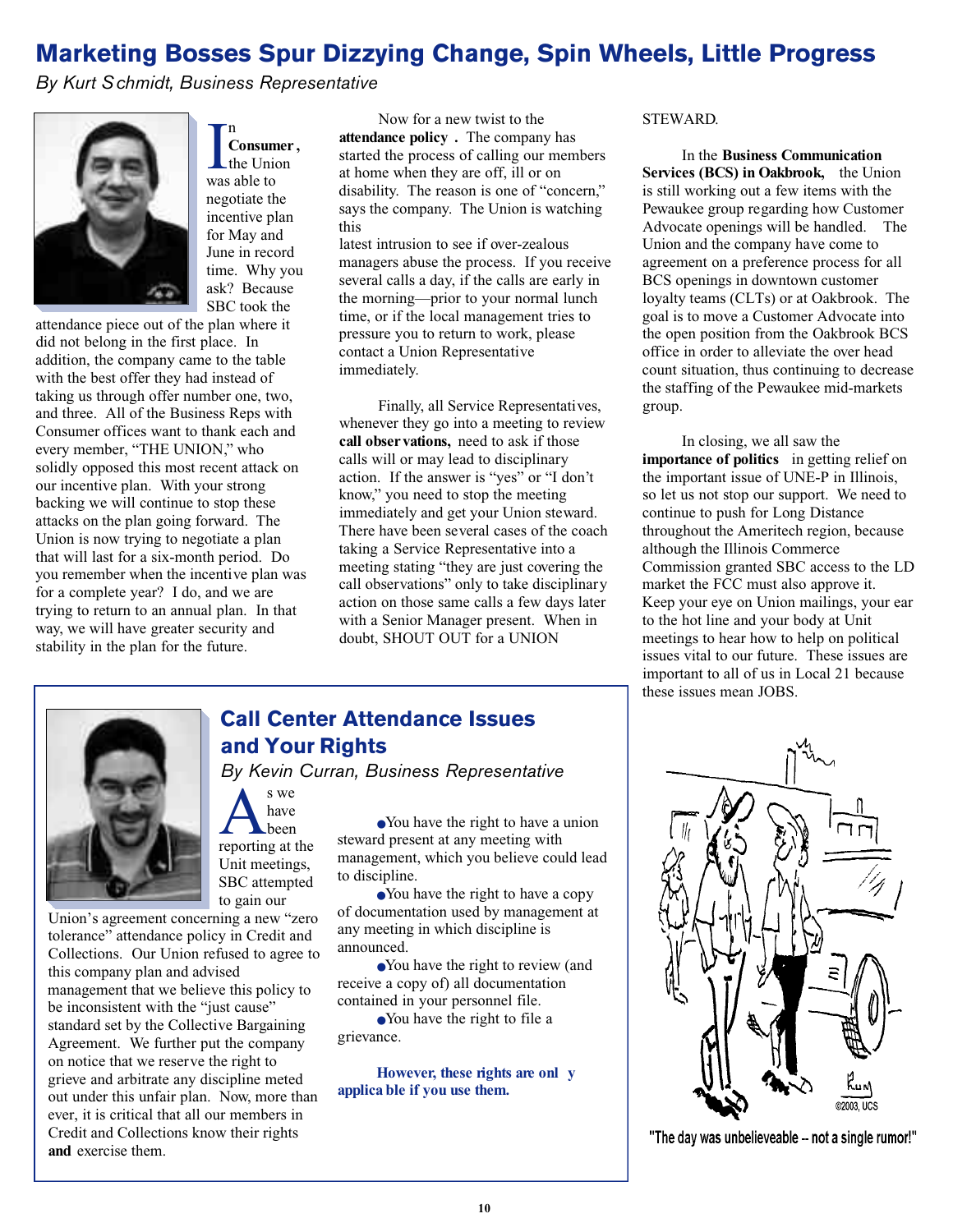### **IBEW 21 Lobbies for UNE-P Reform: Jobs & Fairness**

 $\int$  t's not often that we have an<br>opportunity to see the inner workings<br>of a legislative process that will make a<br>difference for the Union and the company t's not often that we have an opportunity to see the inner workings difference for the Union and the company, but I was one of sixteen IBEW Local 21 members who did during the first week of May. We were asked to lobby our legislators at the Capitol in Springfield concerning the UNE-P Bill, SB 885. The Union felt it would be beneficial for legislators to see the human face of Labor—not special interest lobbyists but the people whose livelihood depends upon the decisions that would be made.

It was appropriate that the first day we started this task was "May Day" the 1st.

First we were briefed on the bill so we could talk about it. IBEW's lobbyist, Rosetta Shinn, instructed us on where we needed to go, what we needed to wear (ID's, etc.), and what we should (and shouldn't) say. Since the bill needed to pass the House of Representatives first, we were to split into groups of two and we received assignments of representatives to contact. We were given a photo so we could identify them. Some photos were very kind. Then we headed for the Capitol.

The first days were spent tracking down our assigned representatives, those who were non-committal on the bill. We hoped to sway their votes by asking if they'd seen the bill, answering their questions, and reinforcing labor's position. If we couldn't meet them in their offices we'd request one of their cards from their secretary to get them out of session. It was quite interesting to pull them out of session. The door to the House of Representatives, as well as the Senate, is on the third floor of the Capitol and the "rail" is a brass rail that goes around the rotunda. The representatives walk past and alongside the rail to get in to the House floor, which gives you an opportunity to speak to them. If you miss them or they slip in another way, you can still speak to a Representative. You write their name on a piece of paper with your name below, or use the business card from the secretary and write your name on the back. This is given to the doorman, who delivers it to the Representative on the floor of the

#### *By Alan S. Louderman, Member*

House. Sometimes a legislator exits the door with your note, calls your name or looks for you. Now you have a chance to talk to them. A lot of communication is done along the rail. It was helpful to have other "pros" (IBEW 15 Jerry Walton and IBEW 51 John Johnson) who could identify the legislators. If the representatives were unavailable we also had a list of the senators who needed a visit.

The bill went to committee Wednesday morning, May 7th, we saw and heard the opposition to the bill. It was a formidable array. As each proponent and opponent stated their case, the Representatives on the committee grilled them with questions and verifications. President Ron Kastner testified at this hearing on behalf of all IBEW members. He stated our position and let all our voices be heard. He told the committee this was the first layoff in the history of this company, losing our members on December 27, 2002. He also testified that SBC had not replaced another 600 employees who were lost due to retirements, etc. It was impressive to see government in action. The bill passed committee by a vote of 12 to 5. It passed the House that afternoon by a vote of 66 to 39. It was incredible to sit in the gallery and watch the process work. We all checked our scorecards to see if the Representatives who we had marked as a "yea" or "nay" actually voted the way they said. We felt a sense of accomplishment with the passage through the House.

Thursday morning found us contacting the Senators wherever we could find them. We heard the bill was moving quickly, and the Senate committee was meeting that afternoon, with the bill scheduled for a vote in a late Senate session. We were pressed for time, and set out in groups of four. In some cases damage control was necessary due to quotations in the local paper. As the day progressed, the outcome was unclear there were still undecided votes. The bill went to

committee at 4 pm Thursday in a packed Supreme Court hearing room. After hurried and harried testimony and discussion (sometimes quite animated) the

bill passed committee, and went to the full Senate. Discussion on the Senate floor proved to be a continuation of the arguments heard in committee and just as vociferous. The vote was taken shortly after 8 pm and with 27 "yeas" and 26 "nays." We thought we'd won the vote. Not so. Being ignorant of the process we didn't realize 30 votes were needed to pass the bill. The chairman called for a concurrence before the bill was defeated. This meant that it would be delayed and brought up again after more discussion. We soon found out that this meant the next day.

A smaller group went in Friday morning to just a few Senators. Rumors of compromises and deals added to the drama. The Senate went into session at 9am. When the bill was brought forward there was only one minute of argument for and one against before the vote was taken again. This time the votes were there, 30 "yeas" and 24 "nays." I think you could have heard a pin drop in the Senate from the moment they called for a vote until they finished reading the names of the yea votes to verify. Our section of the gallery breathed a sigh of relief. Quite an education for us all.

It was a fascinating experience, sometimes frantic and chaotic, but fascinating nonetheless. Seeing the government process at work is an amazing thing. It's been a long time since I had a civics class in school but we all got a great lesson that week.

As to whether or not we helped, I really believe labor's involvement made a tremendous difference. Your calls and emails made a difference! Time after time, in committee or on the floor of the General Assembly, we heard over and over that the officials were voting what their constituents wanted. While waiting to speak to a Senator I watched his secretary field phone calls and mark a tally of support or opposition. Don't be fooled into complacent thinking that your call doesn't matter. It does.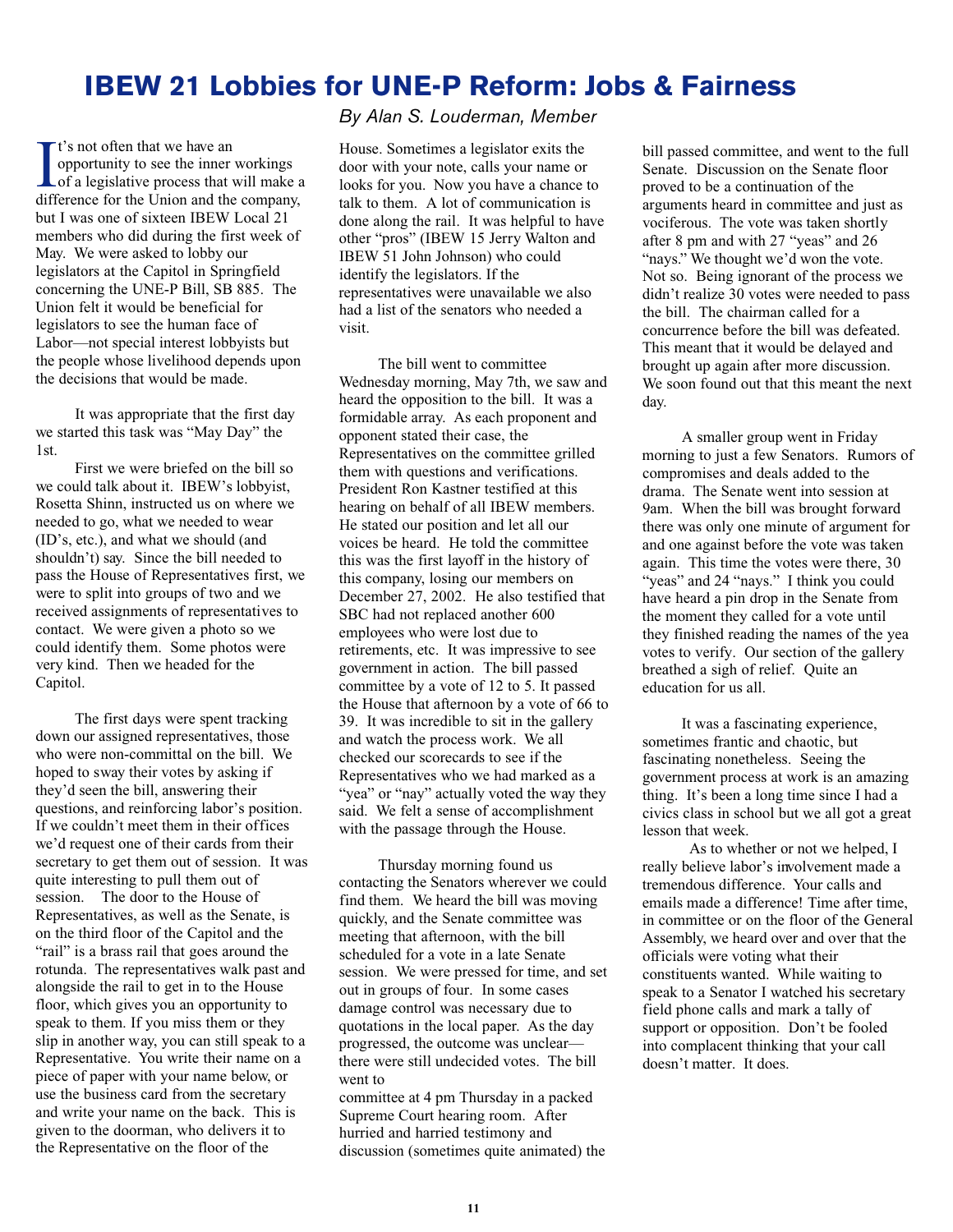## **Proposals Aim at Overtime pay Steelworkers**

The Bush Administration and<br>Republicans in Congress are pushing he Bush Administration and ahead with a double-barreled attack on overtime pay. In March, Bush's Labor Department proposed broad changes to the Fair Labor Standards Act that would, according to the AFL-CIO, take the right to overtime pay away from millions of workers.

The proposed rules would change thresholds for minimum salaries and job duties in determining who is eligible to earn overtime. The AFL-CIO said the rules need to be updated, but that the proposed \$21,110 minimum salary should be raised to \$27,000. Employees below the minimum salary are automatically eligible for overtime pay.

The new "duties" tests would exempt workers doing many computerrelated tasks. The DOL is also singling out, presumably for exemption, many occupations in which the law's coverage has resulted in "confusion and litigation" including pilots, insurance salespersons, hotel sales and catering managers, funeral directors, and others.

Democrats in Congress have spoken against the rules. The ranking member of the House Committee on Education and the Workforce, Rep. George Miller, (D-Calif.) said the changes would result in the loss of overtime pay for some 640,000 office workers who earn an average of \$50,000 a year.

If the rule-changes are enacted, congressional Republicans are working to ensure that those who do qualify for overtime lose their right to take home that pay. A House committee passed the "Family Time Flexibility Act" (H.R. 1119) in April, and sent the bill to the full House with an eye toward a vote by Mothers Day. A

similar bill (S. 317) is pending in the Senate.

Under the House bill, employers would no longer be required to pay for overtime worked at the time that it is worked. Instead, by offering employees comp-time off at some indefinite point in the future, employers could delay paying overtime for up to 13 months.

"Proponents speak of comp-time banks, but workers would be better off if they could put their money in their mattresses," said Rep. Miller. "In industries characterized by thinly capitalized businesses the promise of comp-time is likely to be illusory. There were more than 200,000 private sector bankruptcies in 2000. In most of those cases, workers would be lucky to receive anything for their unused comp-time."

#### **The bill also lea ves the decision about who gets comp-time up to employers.**

"Employers are free under current law to grant time off in exchange for overtime worked. The only change is that, under current law, workers get paid for their overtime work."



# **Target Goodyear in Rubber Industry Talks**

Belworkers of America (USN)<br>
Rubber Co. as this year's target for a argaining committees for the United Steelworkers of America (USWA) voted to select Goodyear Tire & master agreement with tire and rubber manufacturers. Negotiations continued in Cincinnati through late April as both parties agreed on a day-to-day contract extension. The previous three-year agreement expired April 20.

The master agreement covers some 20,000 active members employed by Goodyear, Bridgestone/Firestone and Uniroyal/Goodrich, as well as 22,000 retirees across the U.S.

"The fact that Goodyear is the largest single employer of our members was significant in the selection," said USWA Executive Vice President John Sellers. He added that the bargaining policy committee voted to make job security and investment in North American facilities the union's top priorities during bargaining.

The USWA says it rejects Goodyear's contention that it needs to cut domestic tire production by 15 percent. A cut of that size would mean a reduction in the workforce equivalent to two of the existing 14 plants.

"Labor costs are not the root of Goodyear's problems," said Sellers. "The other companies in the industry operate under the pattern agreement and make money."

Once the master agreement is negotiated with Goodyear, the union says it will use it as a "general guiding principle" to drive the remaining negotiations.

**Complete information about all Union Privilege services is available online at www.unionprivilege.org.**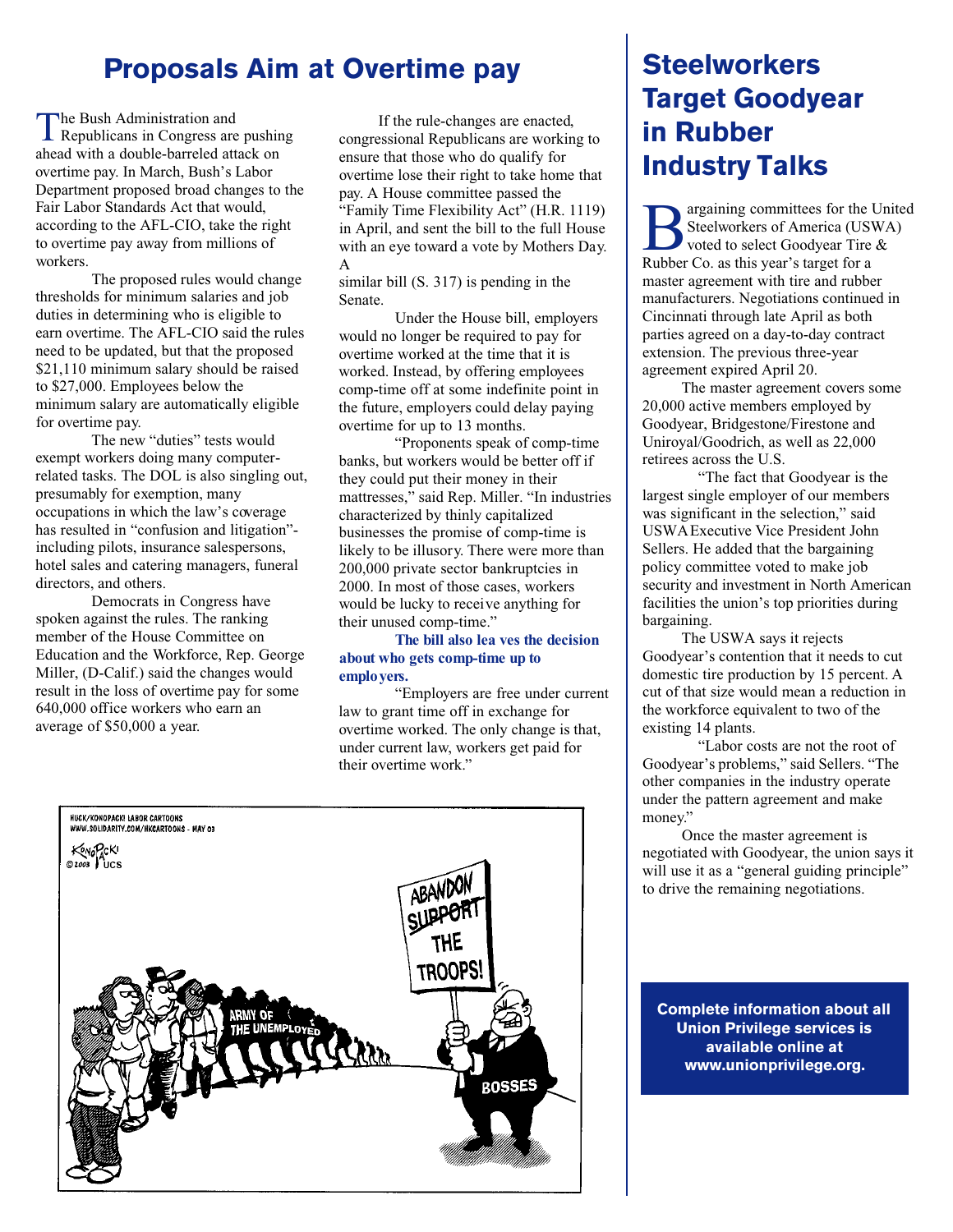**Jobs Saved!**

*By Rick Gessler, Vice President/ Assistant Business Manager*



Last<br>
mc<br>
SBC had month I reported geared up on the **center consolidations** and things were looking pretty grim. Since the legislature passed SB 885

the company has given us some good news. The Oaklawn Cable Locate center will remain open until at least the end of October. The Toll and Trunk assigners in Chicago will be offered jobs in the PMC, and Springfield will continue to perform their work. The Provisioning Specialists who were declared surplus are also keeping their jobs and the Field Support Administrators jobs are saved, but two will transfer to the suburbs.

The company has given a commitment of no layoffs for the foreseeable future and that is saying a lot since the rumors were flying about another layoff in the works! SBC is also bringing new work to Peoria, which alleviates the headcount reduction which would have forced 60+ Maintenance Administrators to relocate to Hoffeman Estates.

If we could get the company to stop **contracting out after a layoff** we could start bringing back our brothers and sisters who were laid off. But I guess that is really wishful thinking. We **will** be proceeding to arbitration on that issue.

The company agreed an accelerated arbitration process to expedite the hearings for many employees SBC let go after an audit revealed that they hadn't followed their own hiring policy. We will be rushing these cases to hearing to get these members back to work.

SBC decided to audit employees who have had excessive time off for death in the family. I won't even comment any further on that one!

On a positive note the company has offered SIPP to the Telecommunication Specialist title to alleviate a surplus of nineteen jobs. The response was overwhelming and we convinced them to accept many more than the nineteen (Approx.60 to 65 as of this writing.)

See you at the meetings!

### Another View: **Bush's Fetish for Secrecy** *by Jim Hightower*

**EVENT IT WANK IN THE MANUS CONTROLLED STATE IN THE MANUS CONTROLLED STATE IN THE MANUS CONTROLLED AND THE MANUS CONTROLLED AND THE MANUS CONTROLLED AND THE MANUS CONTROLLED AND THE MANUS CONTROLLED AND THE MANUS CONTROLLE** Iraq, George W took time to deal with one domestic matter that is dear to his heart: Creating more secrecy in the executive branch of government.

On the night of March 25, with none of the usual presidential fanfare and photo-ops that usually accompany a major policy announcement, Bush issued a 10,000 word executive decree that:

gives the government more discretion to keep information secret indefinitely, as long as they say it's for "national security:"

for the first time, gives the vicepresident power to classify government information as secret;

treats all material sent to American officials by foreign governments — no matter how routine — as secret;

expands the ability of the CIA to keep its records secret; and

delays the release of old presidential records that would have been declassified automatically after 25 years.

Of course, in issuing his order for more secrecy, Bush used his usual,

deceptive tactic of declaring one thing while doing the opposite. In the formal statement introducing the decree, George claimed that he was acting to make government more open, even as he was locking it down. "Our nation's progress depends on the free flow of information," he declared, apparently hoping that such high-minded rhetoric at the top would deter anyone from reading deeper into this insidious document.

Like autocrats everywhere, the Bushites are haughty executives, who don't want anyone questioning their actions, so they routinely try to hide public records from the public — ranging from the names of corporate executives who Dick Cheney met with in designing Bush's energy policy to John Ashcroft's directive to all agencies instructing them to fight freedom-ofinformation requests from We the People.

To battle Bush's anti-democratic lock-down, contact the Project on Government Secrecy of the Federation of American Scientists at www.fas.org.

*Jim Hightower is a speaker and author from Texas*

## **Getting Traction as a Union**

*By Bill Lawrence, Executive Board Unit 1*



**B**<br>Sisters,<br>this Union has and Sisters, gone through a lot in the past few years. Last November on Election Day, we finally got together and made a

difference. Last month there was a bill in the House and Senate of Illinois. We all knew it as the UNE-P bill because of this Local. Our members and friends in organized labor were able to get this labor bill passed. This is a tremendous victory to protect our work and our jobs.

Do we need to wonder why we have to be involved in civil politics? We must put pressure on the politicians. Our lobbyists, led by Rosetta Shinn, worked very hard in Springfield along with our rank and file members. Ron Kastner presented the case with our International

President Hill, other IBEW locals, the Chicago Federation of Labor, and the Illinois AFL-CIO, along with a list of friendly politicians. We even got the governor to sign the bill in record-breaking time.

Together we can make a difference. I hope SBC realizes who really got this bill passed. I want to thank all of you who called your reps; this staff needs help on these issues and could never have done it without you. So now we'll see if SBC returns the favor. There is not a day that goes by that I don't think about the members who got laid off right before the holidays. I hope you all do too.

One last note, please carry your union card with you always and don't be shy if you are working in a central office or out in the field to challenge the people you do not recognize. Pull out your card and ask to see theirs.

Have a great summer and enjoy that 5% raise we are about to receive. Why? Because we are Union and will always set the industry standard. Solidarity.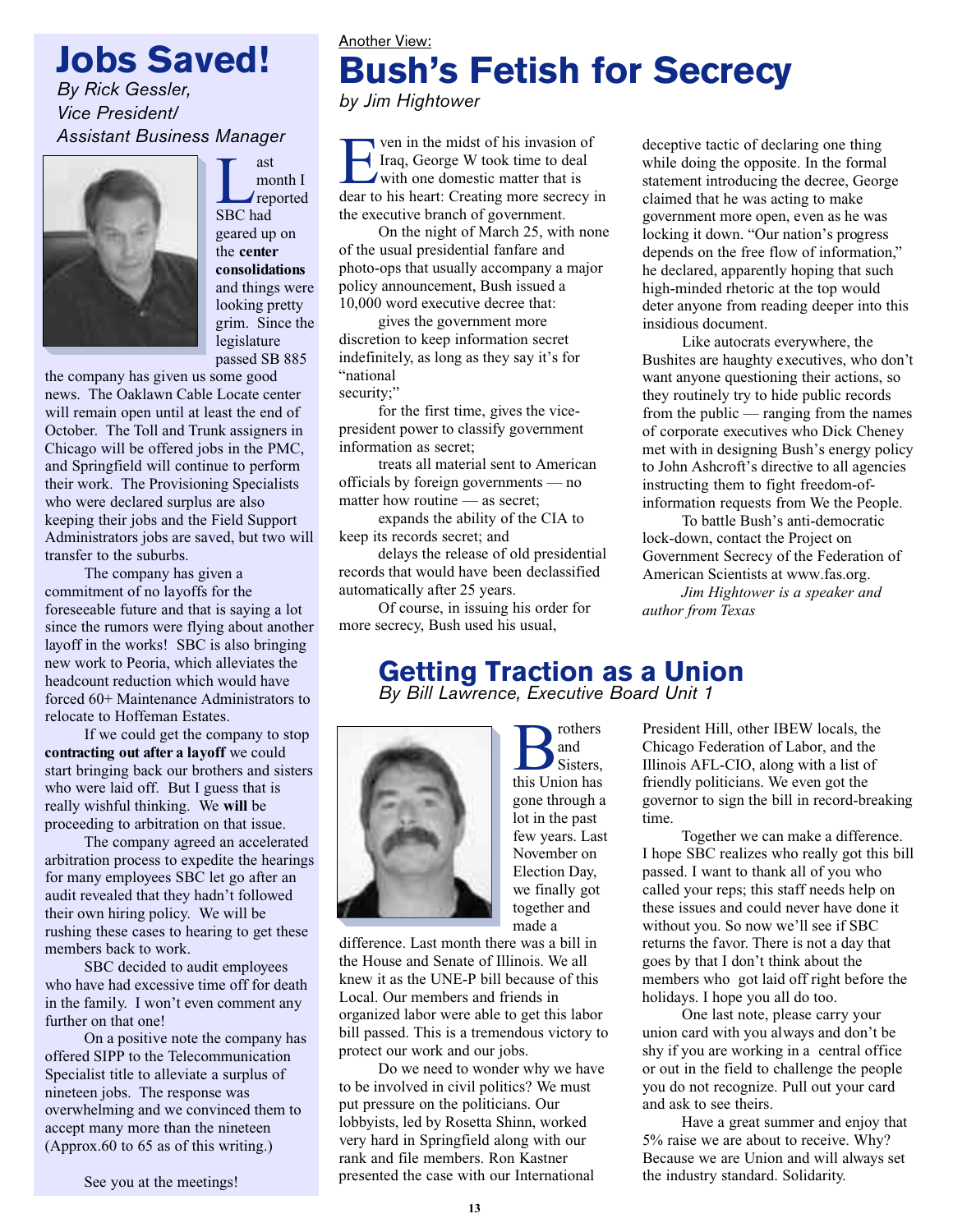### **Fenger Appointment Celebrated in Rockford**

*By Dave Webster, Business Representative*



A<br>e to<br>grow Local 21 s we continu e to into a stronger, more powerful Union through Organizing and Politics, it is important to take notice

when the candidates we helped to elect acknowledge that support by taking swift action on behalf of working families. First, Illinois Governor Rod Blagojevich appointed our Business Manager, Ron Kastner as co-chair of the Consumer Affairs and Regulatory Policy Committee. One of our organizers, Tom Hopper, was appointed to a Labor Sub-committee dealing with Collective Bargaining and Organizing Issues by the governor to help get working family legislation started, but the latest news is the greatest. As proud as I am of our Local's appointments, I'm writing today about another IBEW Local's good fortune that will spread out for all working people in Illinois.

IBEW Local 364 is a Rockford Inside Construction Local whose Business Manager, Mike Fenger was appointed by the governor to the position of Director of

the Illinois Department of Labor. Fenger is a great friend of Local 21 and has already taken action on our behalf in his new position.

On March 28th a dinner was held to celebrate the appointment. The event attracted over 400 union representatives from all over the state and, of course many friends from the Rockford area. President/Business Manager Kastner sent a delegation of five Local 21 representatives to congratulate Mike on his new position before he officially moves to Springfield.

Margaret Blackshere, Illinois State AFL-CIO President was the featured speaker. She said that she began hearing Brother Fenger's name soon after the governor stated that the new director MUST be a union man. Blackshere stated that Mike was asked some tough questions and the AFL-CIO got the answers that they wanted to hear.

IBEW Sixth District International Vice-President Pat Curley spoke of Mike's hard work and accomplishments and wished him well in his new position.

Rockford's Mayor, Doug Scott spoke of how much Mike Fenger will be missed in Rockford, but recognized that he will be

able to help many more working families in his new position.

Many other people spoke about Mike's efforts and accomplishments, from labor leaders to the local Fire Chief and Sheriff. It seemed to me that there was no disagreement in the house that Mike will be sorely missed in the community of Rockford. While Rockford may have lost a strong labor and community leader, the rest of Illinois just got another friend in a position to help all working families in Illinois. Congratulations Mike!



'And instead of flashing 'error' messages, this user friendly model says 'my fault."



*Pictured from left to right Business Representative Dave Webster, Steward Steve Horvath, Business Representative Harold Hess, Director of Illinois Department of Labor Mike Fenger, Area Steward Paul Wright and Business Representative Kurt Schmidt*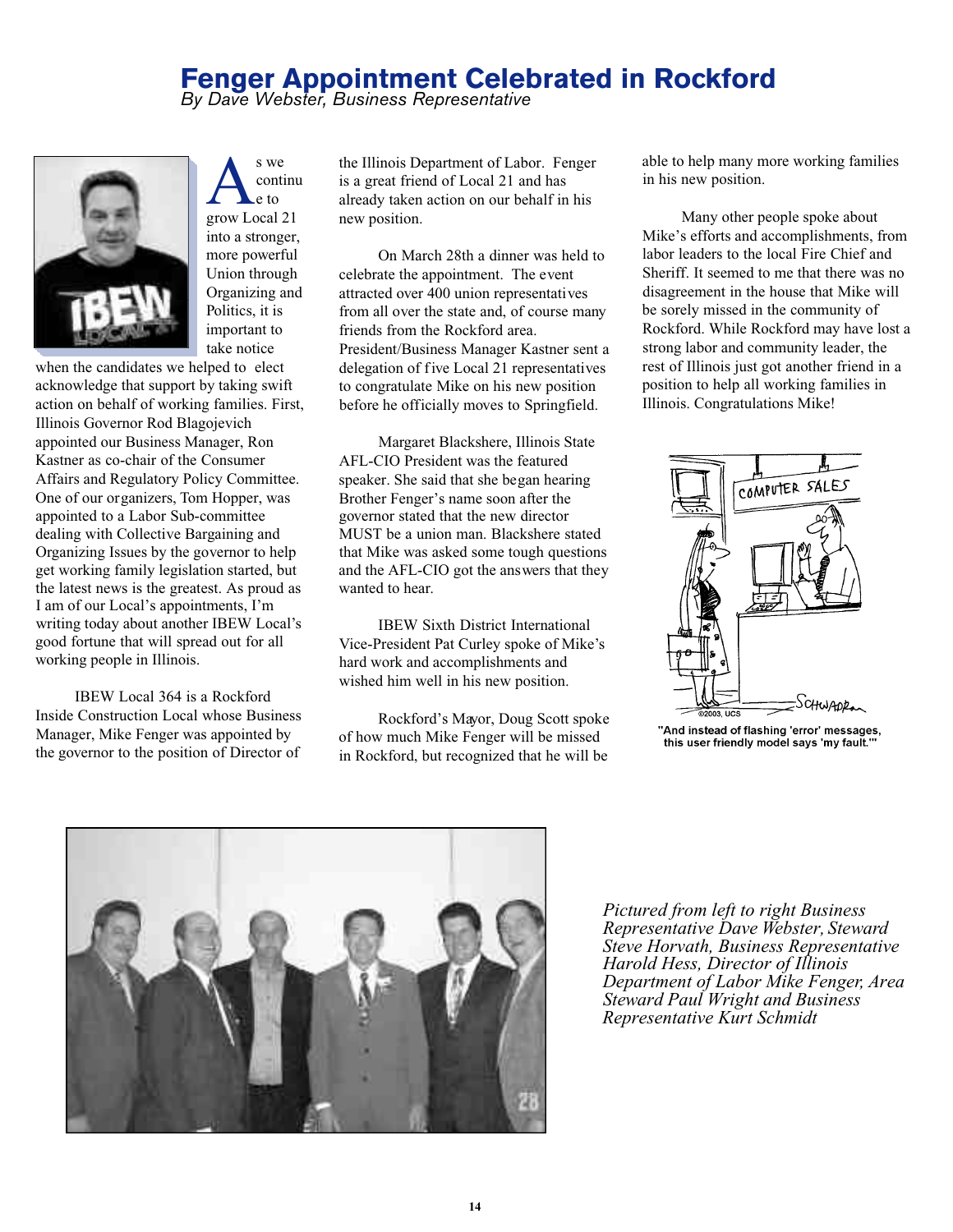# **2003 UNIT MEETINGS**

# **JULY AUG. SEPT.**

### **Unit 1**

Thursday, July 10, 7 PM Musicians Hall 175 W Washington Chicago IL 312 782-0063

### **Unit 2**

Tuesday, July 8, 7 PM Gaelic Park 6119 W 147th St. Oak Forest IL 708 687-9323

### **Unit 3**

Thursday, July 17, 7 PM IBEW Local # 364 6820 Mill Rd Rockford IL 815 398-6282

### **Unit 4**

Wednesday, July 9, 7 PM American Legion Harwood Post #5 705 S Larkin Joliet IL 815 729-2254

### **Unit 5**

Wednesday, July 16, 7 PM American Legion Post 979 4501 S Airport Rd Bartonville IL 309 697-2432

### **Unit 6**

Tuesday, July 15, 5:30 PM IBEW Local # 193 3150 Wide Track Dr Springfield IL 217 544-3479

### **Unit 7**

Monday, July 21, 7 PM Alton Sports Tap 3812 College Av Alton IL 618 465-2539

### **Unit 1**

Thursday, August 14, 7 PM Hillside Holiday Inn 4400 Frontage Rd Hillside IL 708 544-9300

### **Unit 2**

Tuesday, August 12, 7 PM Lansing American Legion 18255 Grant St Lansing IL 708 474-6413

### **Unit 3**

Thursday, August 21, 7 PM Best Western Elgin Plaza 345 West River Rd Elgin IL 847 695-5000

### **Unit 4**

Wednesday, August 13, 7 PM Lemont VFW 15780 New Av Lemont IL 630 257-9859

### **Unit 5**

Wednesday, August 20, 7 PM Days Inn 77 N Gilbert Danville IL 217 443-6600

### **Unit 6**

Tuesday, August 19, 5:30 PM IBEW Local # 193 3150 Wide Track Dr Springfield IL 217 544-3479

### **Unit 7**

Monday, August 21, 7 PM IBEW Local # 309 2000A Mall St (Rte 157) Collinsville IL 618 345-5112

### **Unit 1**

Thursday, September 11, 7 PM Habetler Bowl 5250 N Northwest Highway Chicago IL 773 774-0500

### **Unit 2**

Tuesday September 9, 7 PM Slovak Club 6920 Broadway Merrillville IN 219 756-5101

### **Unit 3**

Thursday, September 18, 7 PM Gurnee American Legion 749 Milwaukee Av Gurnee IL 847 244-9282

### **Unit 4**

Wednesday, September 10, 7 PM IBEW Local #145 1700 52nd Ave Suite A Moline IL 309 736-4239

### **Unit 5**

Wednesday, September 17, 7 PM The Rocky Point Club 3603 Bonansinga Dr. (North Bottom Rd) Quincy IL 217 224-1332

### **Unit 6**

Tuesday, September 16, 5:30 PM IBEW Local # 193 3150 Wide Track Dr Springfield IL 217 544-3479

### **Unit 7**

Monday, September 15, 7 PM American Legion Post 141 916 Main St Mt Vernon IL 618 242-4561

Information on attending your closest Local 21 Union meeting can be obtained by contacting the Union office at 630-960-4466 or ask your Steward.